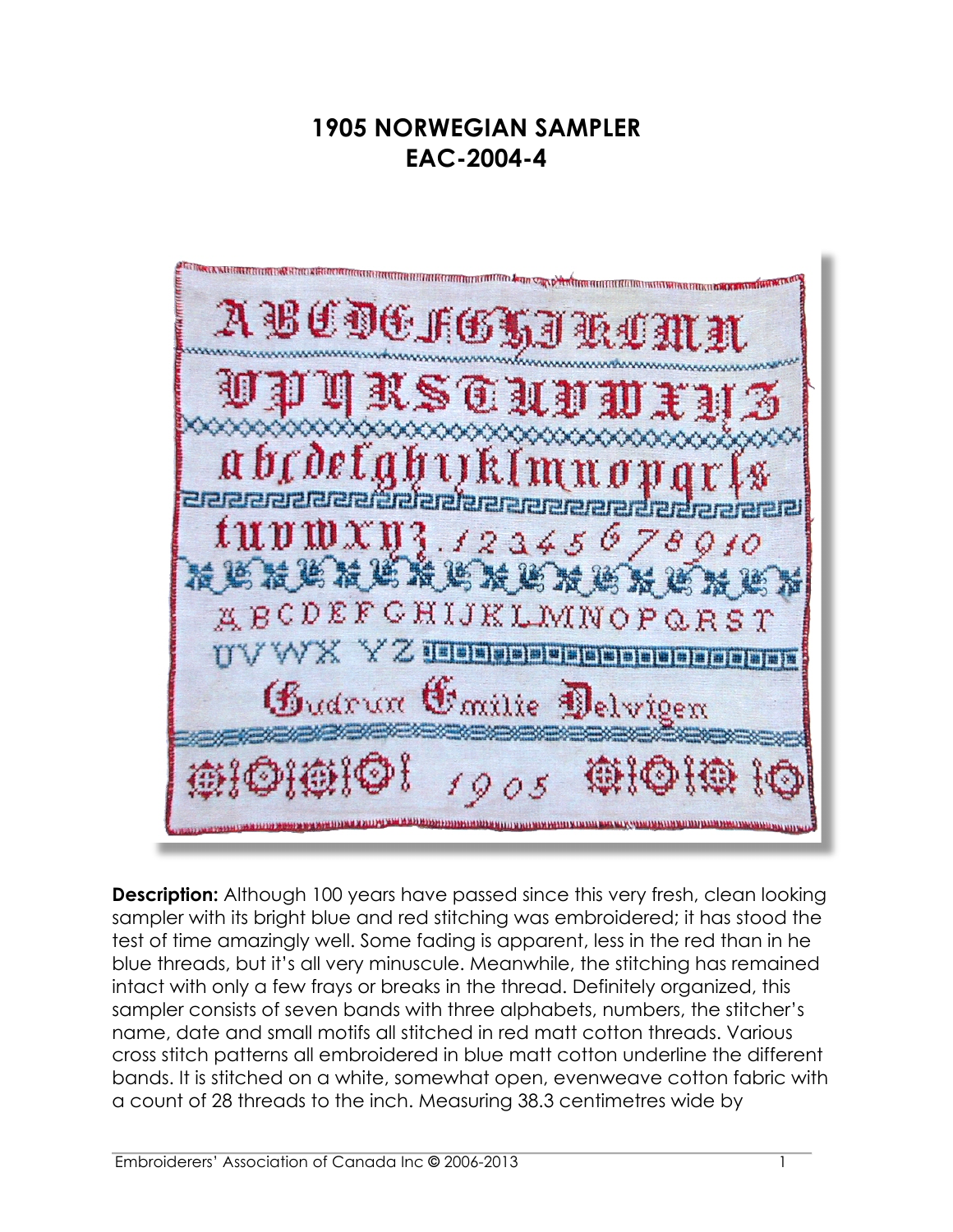33.4 centimetres in height, this colourful embroidery, with its subtle references to the Norwegian history and culture, is completely edged in the buttonhole technique worked over four fabric threads in red thread.

Decorating the first band are upper case, old, ornate letters A to N; the letter I is not included, as was the case in early alphabets. All of the letters are cross stitched in red cotton, each of which measures 24 fabric threads high, except for the H, which is 26 threads in height plus it is designed with a "tail" that reaches down to the next row of stitching. Aside from a frayed thread in the letter G, all stitching is secure. The letter J seems to have been the most troublesome for the embroiderer, as several stitches are only worked over one thread. A tiny diagonal pattern in cross stitch worked over four fabric threads, with each cross stitch two threads high and embroidered in blue cotton, underlines this band.

The remaining letters of this very ornate upper-case alphabet, O to Z, fill the second band. The U and V are both stitched, which might be considered unusual. The decorative Z is reminiscent of the number three and it has a broken thread. Interestingly, this elaborately styled alphabet resembles the letters in an illustration of alphabets that dates as early as 1850 (*Sampler & Antique Needlework*, Vol. 31, p. 9). Because the embroidery is so similar to what is shown in the literature—only the letter  $Q$  is different—it suggests that the embroiderer stitching in the 20<sup>th</sup> Century may have had access to a 19<sup>th</sup> Century pattern book, or that she copied the alphabet from an earlier embroidery. A diamondshaped pattern comprising of three single cross stitches on all sides, that are worked in blue cotton over two threads, underlines the second band. Each "diamond"—six cross stitches in height from the lowest to the highest point covers 12 fabric threads.

Lower-case 19<sup>th</sup> Century styled cross stitched letters a to s, somewhat less ornate than the band above, enhance band three. Although several of the letters such as a, e, m and o are 18 threads high, others such as the c, which sits two threads below all the letters, have various discrepancies. The small or circle portions of "long armed" letters such as d, k and p are also 18 threads high. Perhaps one of the strangest irregularities in this band of very legible letters is an overly long shaft with a bit of a "thorn" on the top and another closer to the bottom, which is placed between the r and the s. Appropriately it is known as the "long s" and was always the first s to be used in a word with more than one s (Nesbitt, p. 40, 61). Underlining these letters is a complete row of blue cross stitches in a carefully executed Greek key design. The bottom and top portions have six cross stitches over two threads and the back of the "key" consists of four cross stitches all told. While the c, m, long s and s all show some fraying, nothing is major.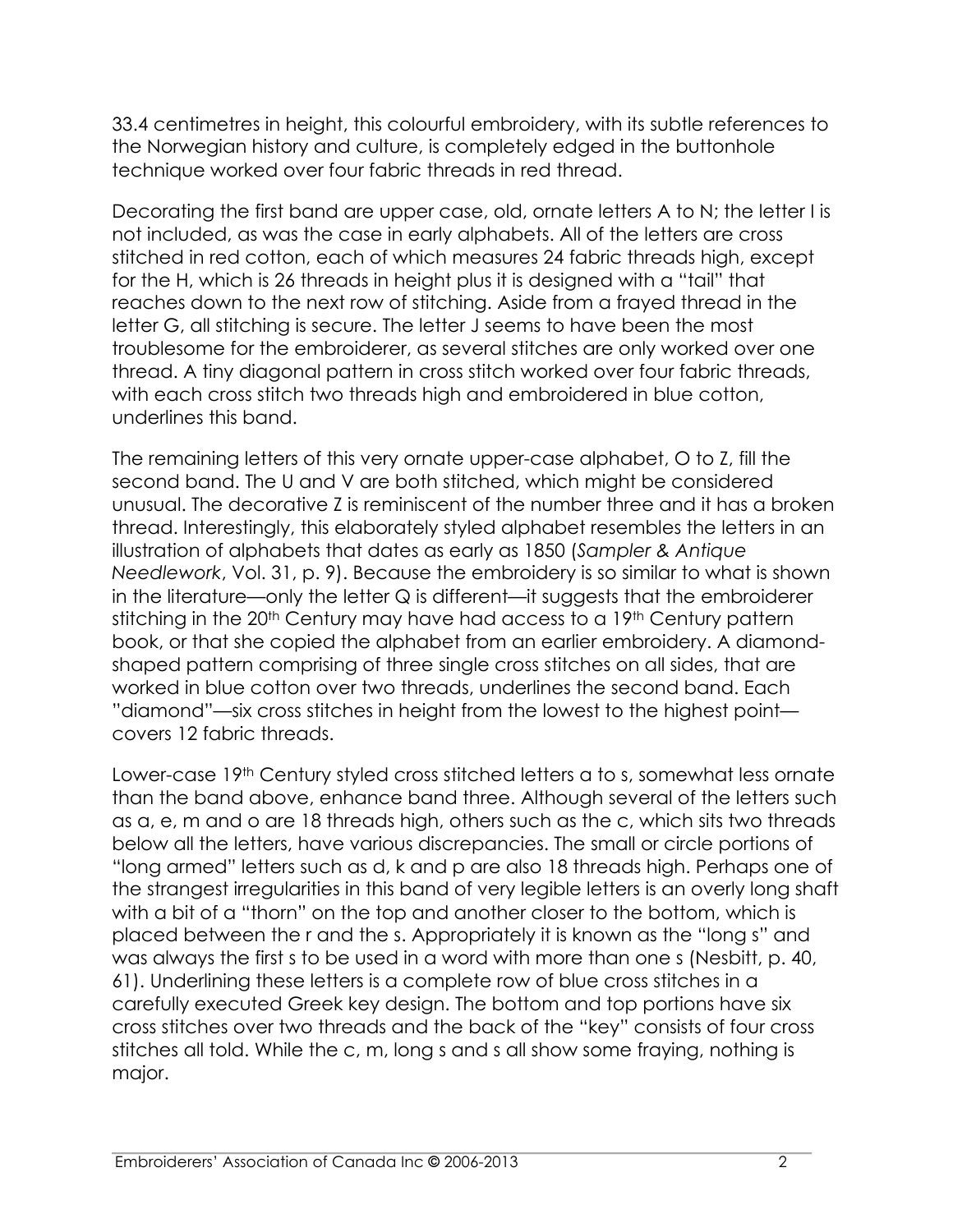The lower case letters t to z followed by a period and the numbers one to 10 embellish the fourth band, all of which are embroidered in red cotton. The u, w, 3 and 0 each have a frayed thread but again nothing serious. The letters are all stitched in cross stitch over two threads and are 18 fabric threads high except the t, which is placed two fabric threads above the others and thus is four threads higher due to the extended stem. Both the y and z have curlicue tails that reach into the next band. Interestingly, the numbers are stitched in an italic style with single rows of cross stitch, thereby appearing very simple and much smaller than the above ornate alphabets with double rows of cross stitch. It is relatively rare that embroiderers include numbers one to 10—one to nine or even fewer are far more common. Perhaps one reason for this distinction is that the italic numbers on this sampler resemble numbers in a 19th Century embroidery book, supporting the theory that they may have been copied (*Sampler & Antique Needlework*, Vol. 31, p.9). An undulating cross stitch vine decorated with floral and leaf designs all stitched in blue underlines this band, which rests immediately below the half way mark of this thoughtful and somewhat puzzling sampler.

A second upper-case alphabet, considerably smaller, simpler and therefore easier to read than the one above, relates well to the 20<sup>th</sup> Century and socalled modern world. Single rows of cross stitch form the letters A to T, all of which are 14 fabric threads or seven cross stitches high. Unlike the old Q that is remindful of a P printed backwards, the Q in this alphabet is an up-to-date version—an O with a tail.

At this point the embroiderer undoubtedly took a moment to determine which seemingly was the "lesser of two evils": Stitch the remaining letters, U to Z in red, as was the colour scheme, or do these few letters in blue and finish out the underlining in a blue cross stitch pattern. Few would argue with the embroiderer who chose blue letters followed by a cross stitch pattern of squares all in blue. Interestingly, the eye tends to register the blue letters as underlining before recognizing them as individual letters so the colour scheme is not disturbed. The letters U to Z are the same size as those above, seven cross stitches high. Only the W has one small break in the thread. The cross stitch squares comprised of three stitches across and three rows deep, are surrounded by two fabric threads on all sides and framed in blue borders of cross stitch over two threads with the respective borders sharing common sides.

Thankfully, the embroiderer recorded her name, Gudrun Emilie Delvigen, carefully centring it in the second last band. Stitched all in red thread, the first letter of each of the three stitched names, G, E and D, is embroidered in the old 19<sup>th</sup> Century printing style, with the remaining lower-case letters in each name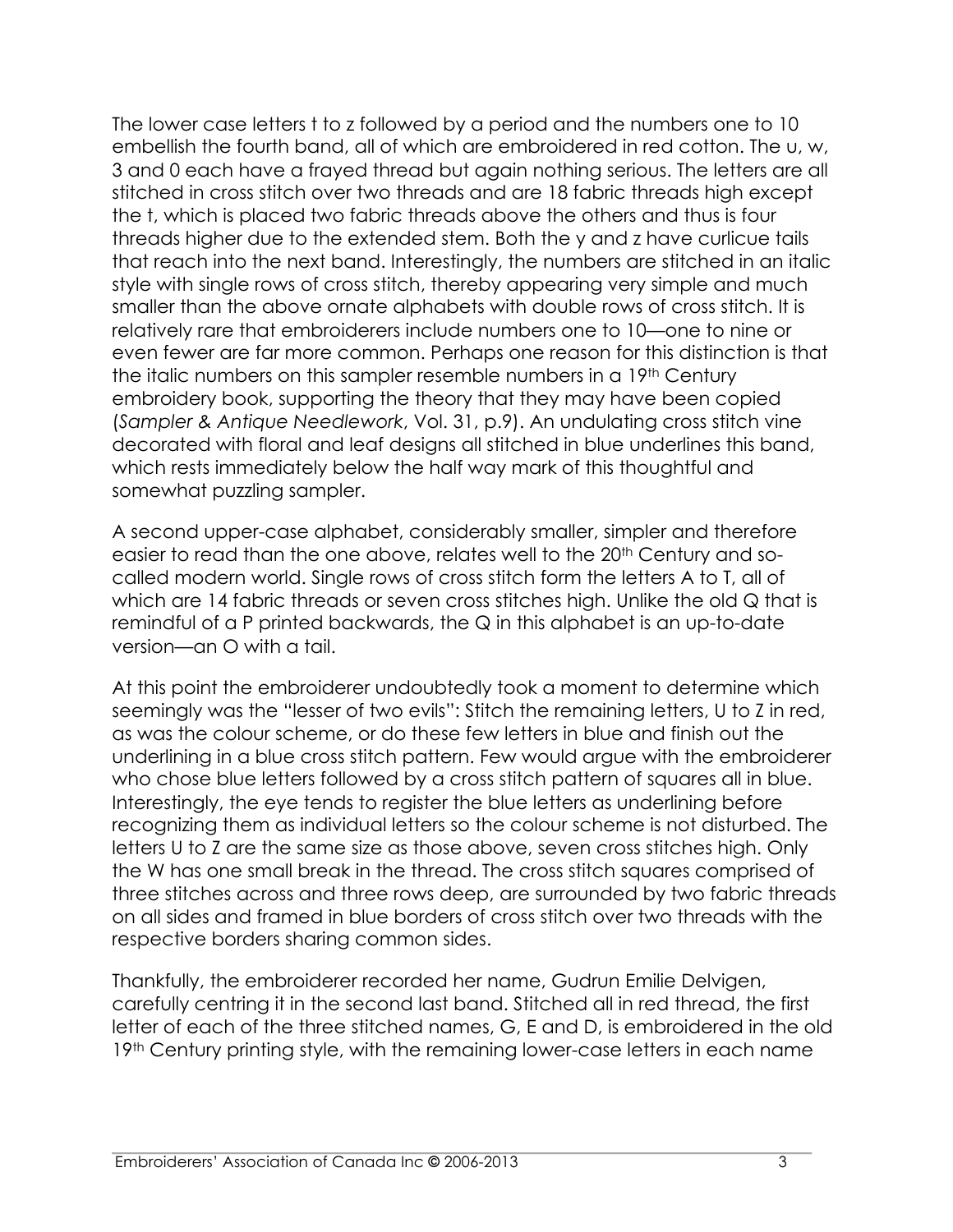stitched in an unadorned, modern design. Three rows of cross stitch all over two threads that are enhanced with a diamond shape every fifth cross stitch comprises the last underlining row and is embroidered all in blue thread.

Dates are always important, and the year this embroiderer created her sampler, 1905, is extremely significant. It well deserves the central spot in the last band of this most interesting sampler. Stitched all in red, the date is flanked on either side by three small, similarly stitched geometric motifs, also embroidered in red, that alternate across part of the row to make a total of eight on the left side, as opposed to seven motifs on the right.

**History:** Janice Routley, a charter member of the Regina Stitchery Guild and an appointee of the Embroiderers' Association of Canada Board of Directors to oversee the Heritage Collection, purchased this sampler in Regina in 2002 from a person who had bought it in a Regina antique store. Later she donated it to the EAC Heritage Collection. There was some consideration about the sampler having a German origin, but research has proven that it is, without a doubt, Norwegian.

Not only is it Norwegian, it is embroidered in red and blue threads, the colours of the Norwegian flag, and dated 1905—the year Norway gained its independence from Sweden! Certainly it is a well-planned, carefully stitched sampler that suggests it was worked with a purpose in mind. Is this one of the ways the Norwegian embroiderer celebrated her country's freedom? Is there any chance that this sampler also marked the founding of the new Canadian provinces—Saskatchewan and Alberta—which were also formed in 1905?

It would seem the sampler was designed with some thought given to bridging the old and the new. For starters, the ornate alphabets in the first four bands that date to the mid 19th Century and include the old fashioned "long s", contrast sharply with the newer, plainer letters of the 20th century seen in the fifth and sixth bands. Perhaps the embroiderer's name, Gudrun Emilie Delvigen is the most significant clue in defining this historic work. Possibly in an attempt to blend the past and the present, the embroiderer stitched both the ornate upper case and the modern lower-case letters in her name. Queried at the outset about the embroiderer's name, Lutheran Church members—German and Scandinavian traditionalists—stated without hesitation that the name was not German but could be Scandinavian. Several gave valid explanations as to their reasoning; others were relatively sure it was Norwegian (St. Mark's Lutheran Church, Winnipeg, MB).

The Internet found no Delvigen names in Canada or the United States but did offer close possibilities. Worth investigating was the name Delviken, with only one different letter. In addition, the Internet identified only three Delviken households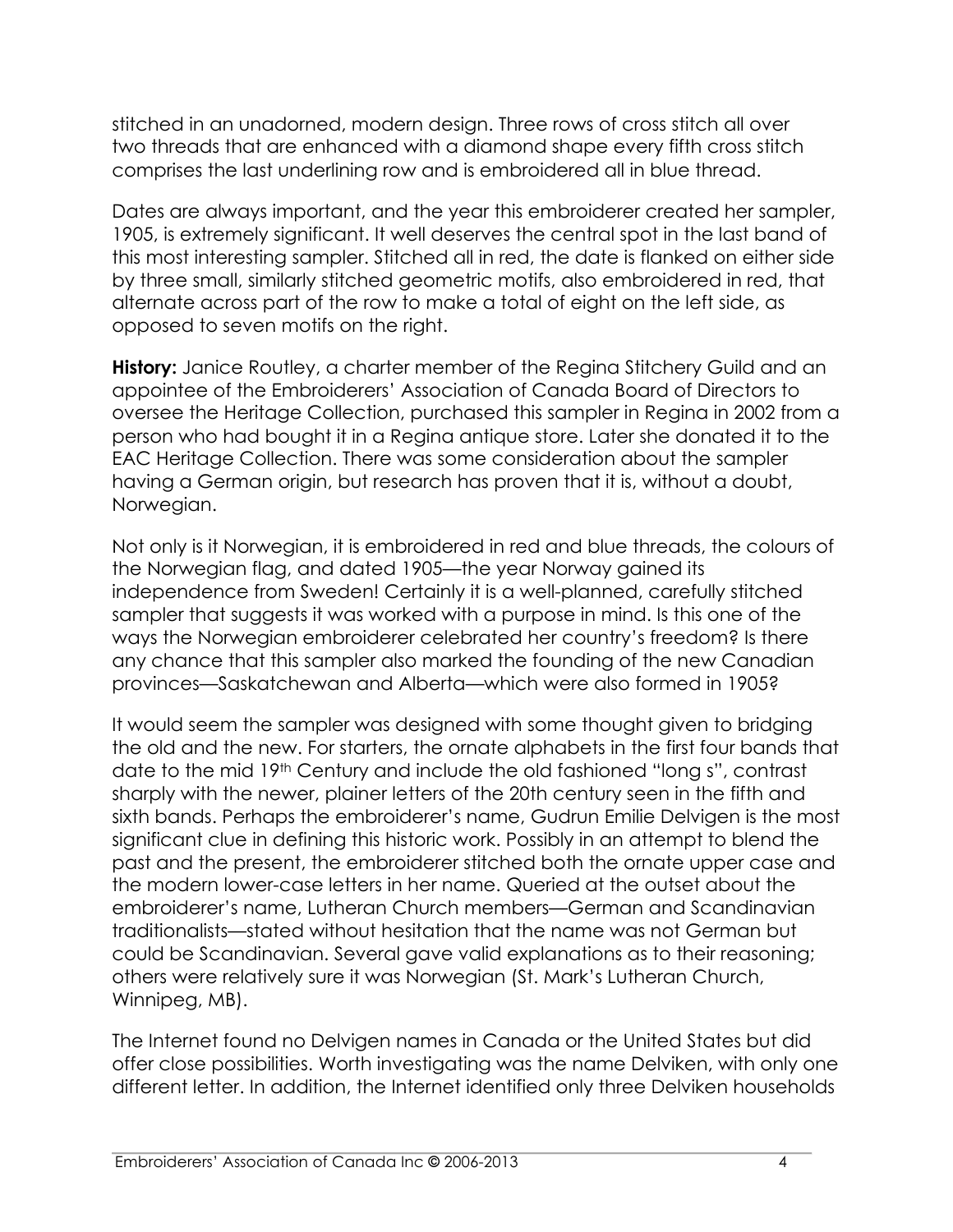in all of Canada: one is located in Saskatchewan and the other two in British Columbia. Are they related to each other as well as to the embroiderer and, if so, why were the names spelled differently, one with a g the other with a k? Two interesting ideas surfaced during a talk with Norwegians who are knowledgeable in their language customs. It seems that while Delviken, meaning small bay, is grammatically correct with the adjective before the noun, Delvigen does not follow the same rule, giving the impression it might be misspelled or have been changed over the years. (Carlson) Even more telling is the fact revealed by an older Norwegian person who continues to speak the language and readily explained that "in old Norsk the g and the k were interchangeable" (Anderson).

To determine exactly who Gudrun Emilie Delvigen was and where she would have been living at the time she embroidered her sampler, it was necessary to talk to all three Delviken families who are all related. Previously unaware of a Gudrun in their family and not at all knowledgeable in the ways of embroidery, the Delvikens were nevertheless captivated by the information revealed in the sampler. They do keep in touch with their family in Norway, which apparently is not overly large and, as far as they know, the only Delviken family in all of Norway. Two of the Canadian Delvikens, upon learning about the sampler and its embroiderer, immediately emailed their Norwegian relatives to ask about Gudrun. While to date there is no confirmation as to who Gudrun Emilie Delvigen would be in relation to the Delviken families, it is certainly possible that she is an early relative. Family members believe the odds are such that it is just a matter of time before this mystery will be solved. They have promised to forward to the EAC Heritage Collection any information that is forthcoming from their genealogy search.

With regard to where Gudrun Emilie Delvigen was living in 1905, it does seem reasonable to suggest Canada, on the basis of her alphabets. Even the old letters are those used in the German/English languages as opposed to the Scandinavian or Norwegian alphabet that has three very different and unusual letters. One example is the letter that looks like a combination of a and e with no space between. If the embroiderer had been living in Norway, it is likely that she would have stitched her Norwegian alphabet (Anderson).

If this reasoning seems acceptable and there is just cause to believe the embroiderer was in all likelihood living in Canada, then this sampler is indeed a significant historic work. Not only does this sampler celebrate Norway's independence, but perhaps by design more than chance, it also marks the founding of two Canadian provinces—Saskatchewan and Alberta, both formed in 1905! In fact, it may be said that Gudrun Emilie Delvigen was an embroiderer who, in keeping abreast of the times, created an embroidered sampler that will be forever meaningful.